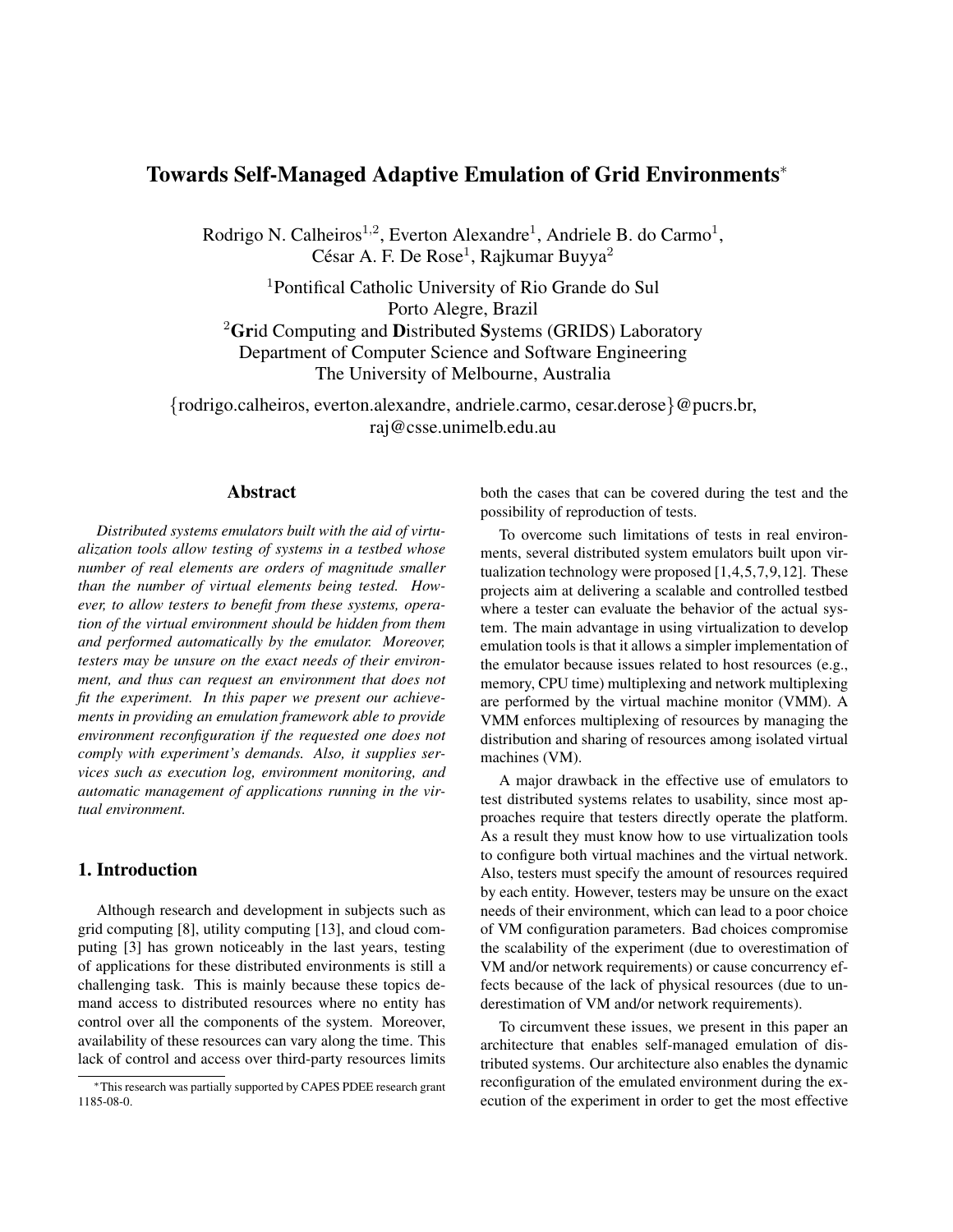

**Figure 1. Automated Emulation Framework architecture.**

use out of the available physical resources. It implements services such as an execution log, environment monitoring, and automatic management of applications running in the virtual environment. These features run automatically in a cluster of workstations.

### 2. Automated Emulation Framework

The work presented in this paper is part of the Automated Emulation Framework [4], whose architecture is presented in Figure 1. The target architecture of the framework is a cluster of workstations. The control software runs in the cluster frontend. Cluster nodes can be either homogeneous or heterogeneous, and they can be connected by any network topology. The Virtual Machine Monitor software is required only in the cluster nodes, and all the nodes must run the same version of it. Each module of the framework interacts with one component of the virtualized system.

The system receives from tester as input descriptions of the virtual environment and of the experiment. Cluster description is known by the system and includes information about network (e.g., cluster network topology), specification of each machine (e.g., their capacity, amount of memory available, and network addresses), version of virtualization software in use, and amount of physical resources in use by virtual machine monitors on each machine. Description of the virtual environment supplied by the tester



**Figure 2. Self-managed adaptive infrastructure. Boxes represent modules. Also, it is shown the role of each component in the reconfiguration process.**

contains the nodes in such environment, their configuration, and configuration of connections between elements. Description of the experiment contains applications that run on each node, its parameters, and lower and upper bounds of resource usage by both virtual and physical resources.

In the environment building cycle, the Mapper module uses the tester input to determine both where each VM will run and the physical path that will correspond to each virtual link between virtual nodes. This mapping is used by the Deployer and Network Manager to create the virtual environment and configure the network, respectively. Finally, the Experiment Manager, using the Web-Based Enterprise Management (WBEM) resource management specification [10], manages the execution of the experiment, according to the description supplied by the tester.

### 3. Self-managed Experiment Execution

Originally, the Automated Emulation Framework could only build the environment in a static way. Also, its Experiment Manager could neither manage applications running in the virtual machines nor monitor network and resources conditions. The architecture presented in this paper, which is an enhancement in the Experiment Manager Module, allows the system to support not only automatic reconfiguration of the environment if it does not behave the way tester determined in the experiment description but also automatic execution of the experiment, by triggering applications inside each VM.

To deliver the features presented previously, a selfmanaged adaptive infrastructure is proposed. This infrastructure delivers three core services, namely environment management, alarms triggering, and environment rebuilding. These services are provided by three modules. These modules and its relation to the reconfiguration cycle are presented in Figure 2 and are detailed next.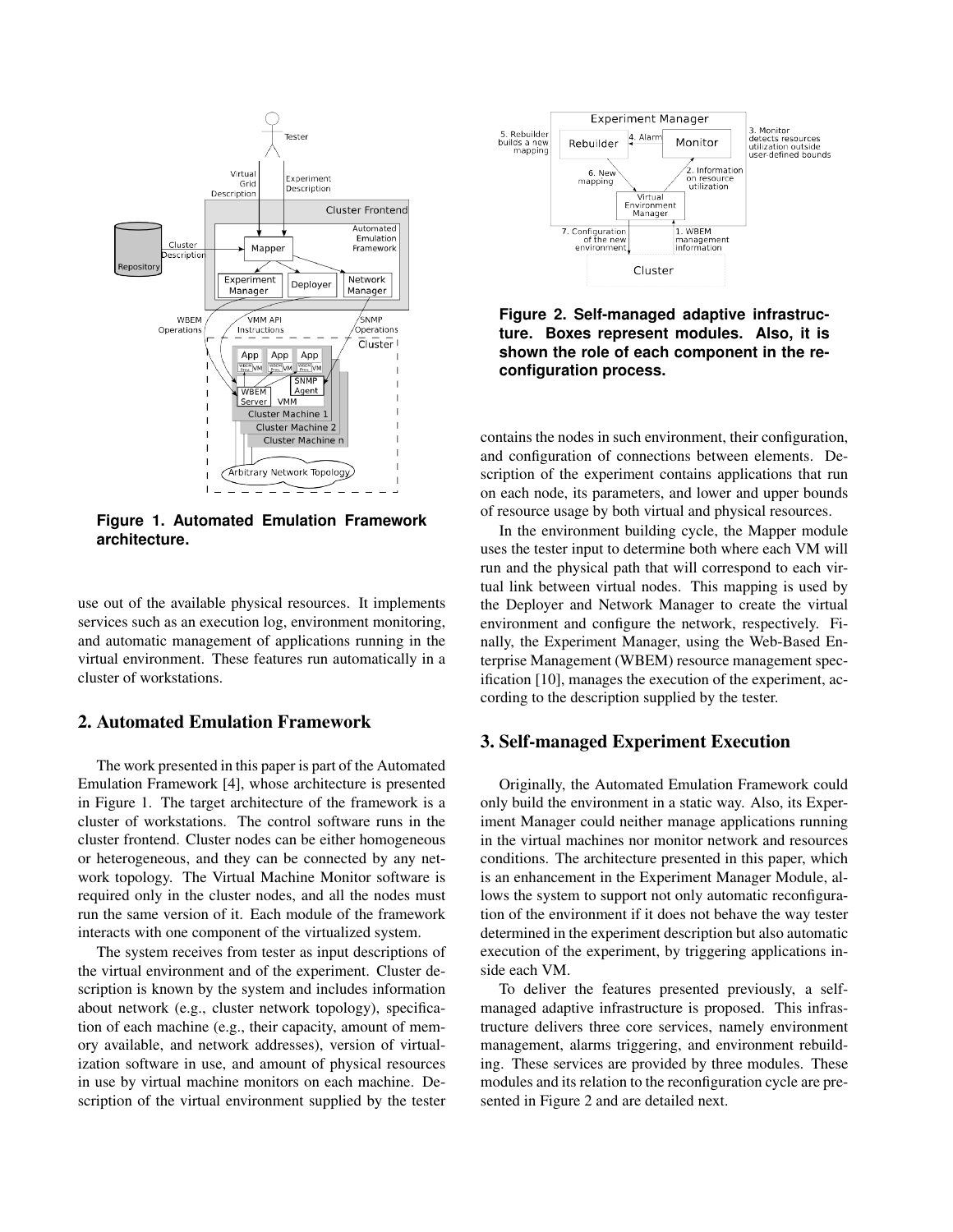#### 3.1. Virtual Environment Management

The Virtual Environment Management is the service from the self-managed adaptive infrastructure that acts directly on both the physical and virtual environments. The Virtual Environment Manager Module provides this service. This module supplies services to monitor and control the life cycle of virtual machines. Additionally, it provides services to control applications that are executed inside the virtual machines.

Figure 3 presents a detailed architecture of the Virtual Environment Manager Module. It has two main components, the Service Management running in the frontend, and the Environment Management running atop the Virtual Machine Monitor.

The first main component, the Service Management, offers a group of services to other modules from the infrastructure. This component receives requests from the higherlevel modules and invokes the Environment Management located on each cluster node. Services of this component are accessed by other components through a Java API. This API offers methods such as getVMMemory() and getVMCPU() to answer queries related to usage of virtual machine resources.

Internally, these queries correspond to services processed with the use of the WBEM specification [10]. Each service of this component has an associated WBEM client intended to perform requisitions to the WBEM servers present in each Manager of Virtual Environments. Such requisitions can represent either a request of any information, such as the amount of CPU used by a certain virtual machine, or the invocation of a command, such as the creation of a virtual machine.

The second main component, the Environment Management, runs in the privileged level of the VMM of each host of the cluster. It is composed of a WBEM server that responds to client requests, and a set of local and remote providers that manage specific features. Local providers manage features of their respective host and also perform virtual machine management operations, while Remote providers are installed inside each virtual machine and manage applications running on top of it.

### 3.2. Alarms Triggering

Monitoring of resource usage in both physical and virtual environment is important to detect violations in the utilization of resources. Once such an exception is detected, an action must be taken in order to reconfigure the environment and avoid further problems in the system. This is done by the Monitor Module, which deals with them through a mechanism of alarms triggering. This module has two purposes. The first purpose is to supply for tester information



**Figure 3. Virtual Environment Manager Module.**

about usage of resources from hosts, virtual machines, and network. This information is delivered as execution logs after experiment execution, and it is stored in a system repository. The second purpose of this module is to generate alarms to the Rebuilder Module warning it about violations in the resources usage, according to rules defined by the tester. For example, the tester may determine that the bandwidth of a given virtual link should not exceed a specific value. In this case, if the value is exceeded, an alarm is generated and sent to the Rebuilder module, through a Java API, which can decide to start a system reconfiguration.

Alarms can be caused by events related to physical components of the infrastructure, events related to virtual components of the infrastructure, or both. A unique number that is a power of two is assigned for each different condition that can trigger an alarm (e.g., CPU overutilization, link overload, and so on). The use of powers of two facilitates the identification of combined events by the Rebuilder Module. There is also the possibility that, during the execution of a specific experiment, some of these conditions may be disabled. This is a feature, since only conditions appointed by the tester in the experiment description should generate alarms. The alarm is forwarded to the Rebuilder Module as a message containing both the identifier of the exception and a list of the resources where such violation was observed.

#### 3.3. Environment Rebuilding

The Environment Rebuilding service has two functions. The first one is to determine the characteristics of the vir-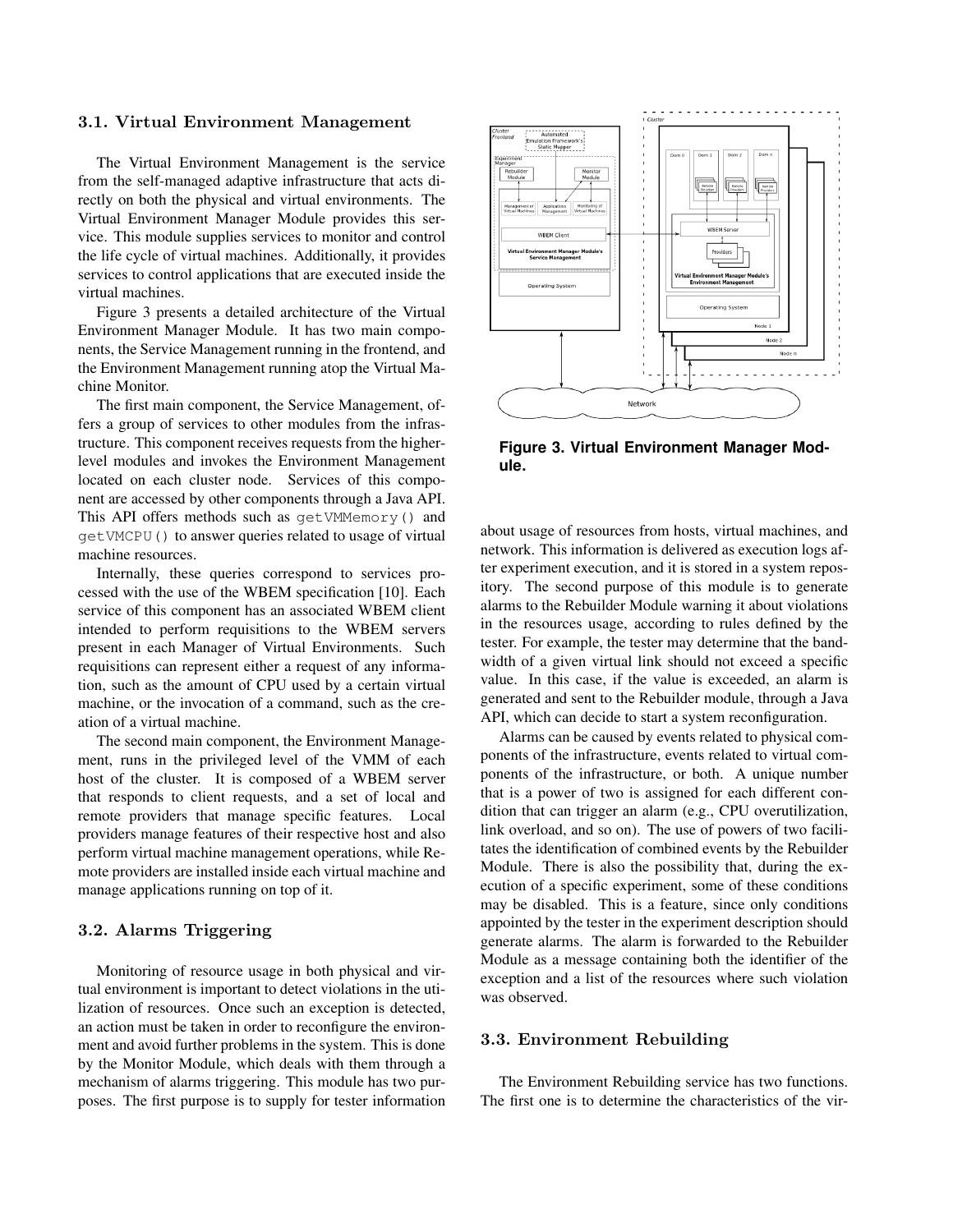tual environment, e.g., amount of machines and amount of resources allocated to each one. The second function is to map the virtual environment in the real environment, defining where each virtual machine will run and how the virtual links among them will be allocated in the real network.

The module from the Experiment Manager that handles system reconfiguration is the Rebuilder Module. It receives the alarms from the Monitor module, and, considering the specific alarm, defines the action to be taken. The alarms might be set due to resources underutilization (in which case the environment can be scaled up) or due to resources overutilization (which leads to an environment scaling down). Nevertheless, at the same time more than one kind of alarm can be triggered. So, the Rebuilder module must deal with more complex situations than simple "scaling ups" and "scale downs". For example, at the same time, a given set of components can trigger alarms of CPU underutilization and network overutilization. In this case, it is possible that, after increasing network bandwidth, more data will arrive in the application running in hosts, increasing CPU utilization and making the later reach the expected usage. In this example, one action (increase bandwidth) solves two problems in the environment.

The set of actions this module can choose from can be either simple actions, caused by single alarms, or complex actions, caused by the activation of more than one alarm. To deal with these different cases, the Rebuilder sums the value assigned by the Monitor to each alarm. This value, as explained in the previous section, is a power of two. So, a current event is defined by the Rebuilder as the sum of the alarm numbers currently set. For example, the value assigned for memory underutilization is  $1(2^0)$  and to CPU underutilization is  $4(2^2)$ . Consequently, the event 5 means both memory and CPU underutilization in one or more VMs.

For each event number, there is a list of actions to be taken. If the first element of the list does not solve the problem, the next one is applied. An action consists of a set of instructions for environment changes. It can be one or more adjustments in the amount of resources assigned to virtual machines (e.g., memory). However, these adjustments may require more resources than available in the hosts. Hence, commonly adjustments in resources parameters are followed by changes in the scale of the system. If such modification is required, it is done according to tester's instructions. So, some actions cannot be applied because it might violate the minimum or maximum amount of virtual machines specified by the tester.

To avoid instabilities, e.g., that after a change from a configuration A that overutilizes resources to a configuration B that underutilizes resources the system go back to configuration A, this module contains a mechanism that removes contradictory actions (e.g., actions that performs the reverse of the applied action) from the actions list of the new configuration.

### 3.4. System Reconfiguration

In this section, it will be detailed how the three previously described components execute the automatic reconfiguration of an emulated environment in order to comply with tester requirements. The information required as input, despite environment and experiment description, is the interval (maximum and minimum values) in which the resources (e.g., memory, bandwidth) must be. With this information, the Monitor Module builds lists to determine which services from the Virtual Environment Manager Module must be accessed and periodically access them to verify system behavior.

Thus, at a regular time interval defined by the tester, each service from the list is invoked, through a specific Java method defined in the module's API. The value received in response is analyzed to verify whether it is within the interval specified by the tester or not. If not, a new alarm is generated, and the element in the system that caused the alarm is associated to it.

After all the relevant information is obtained, elements that caused similar alarms are grouped together to generate a single alarm related to that specific violation (e.g., CPU overutilization). Subsequently, each alarm generated is passed to the Rebuilder Module through the invocation of a Java method.

The Rebuilder receives all the alarms and queries its internal tables to look for the actions related to the specific alarm. Actions are selected according to the policy described in the previous section. A new virtual environment, which contains the modifications proposed by the action, is built and forwarded, via Virtual Environment Manager, to the Mapper from the emulator (shown in Figure 1).

If a new mapping for a given environment is not found, the Rebuilder tries to apply another action from the list. If the actions list is exhausted and either the problem could not be resolved or the proposed new environment could not be mapped, the experiment runs with the last configuration found and a report describing the violations during experiment execution is generated to the tester together with the regular experiment output.

When the new mapping is found, services from the Virtual Environment Manager Module that allow modification of VMs (destruction, migration or change of configuration, depending on the action) are invoked by the Rebuilder Module. These commands are translated in WBEM actions that actually change the environment. When the new environment is ready, the Rebuilder invokes services related to applications triggering in the VMs and the experiment starts again.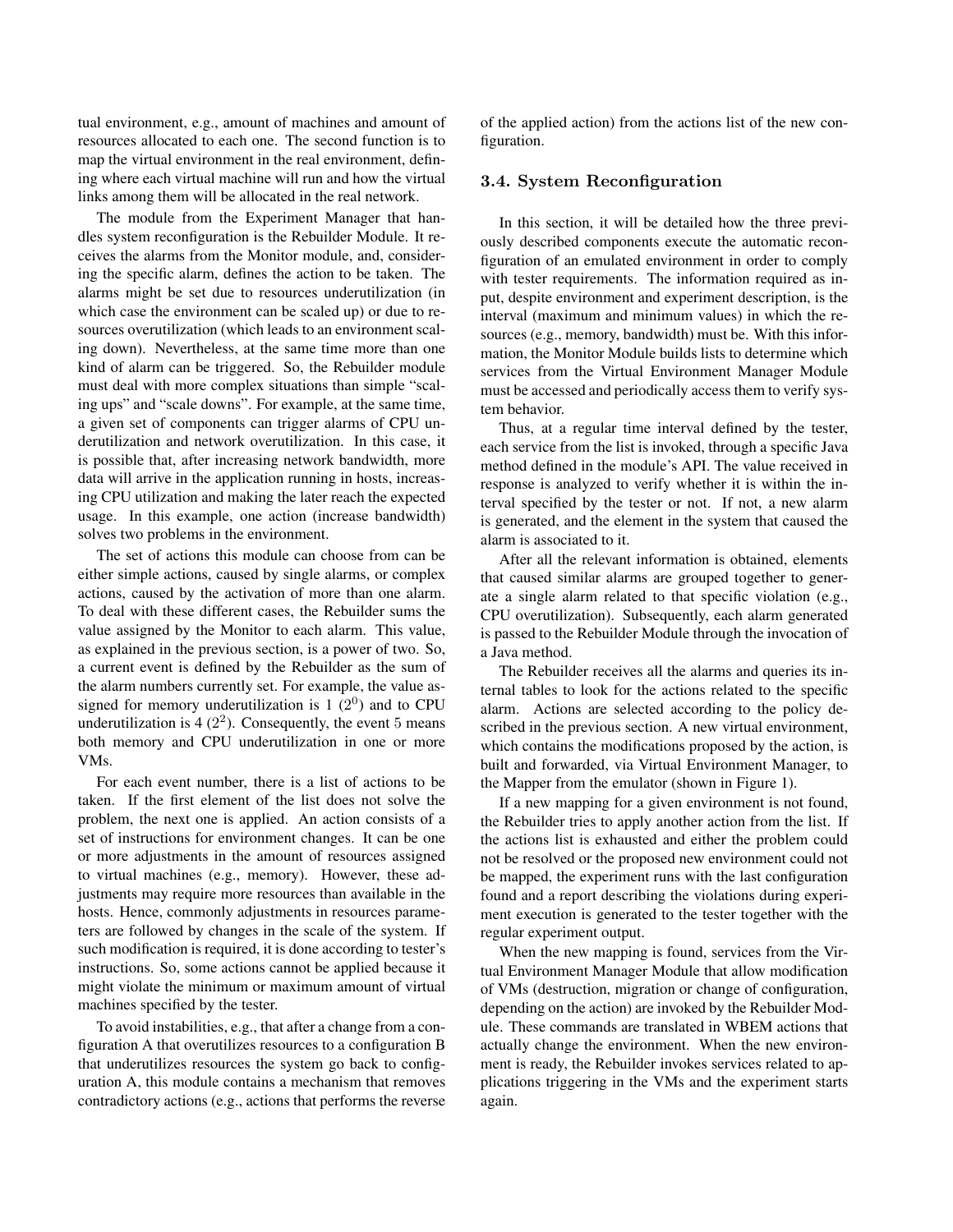## 4. Evaluation

In this section we present the results of an experiment to show that the Application Manager Module can effectively detect violations in resource usage by applications and react accordingly, creating a new environment able to comply with tester specification.

The physical environment consists of four Pentium 4 2.8GHz with 1MB of cache and 2560MB of RAM memory. Cluster machines are connected by a dedicated Fast Ethernet switch. Machines run Xen VMM [2] version 3.1, and Xen's dom0 uses 328MB of the available RAM memory. Thus, 2232MB are available to the guests on each host. No network traffic but the one generated by this experiment was present in the physical environment during the tests.

The experiment input for the framework was a partial description of a local area network. The original configuration proposed by the tester is composed of 32 virtual machines with 256MB of memory each. According to the input rules, the system can be scaled down to 2 machines, and can be scaled up without limit, as long as the use of memory on each virtual machine is kept below 80%.

To force the alarm mechanism to be activated, experiment description includes instructions to run an application that allocates 200MB of RAM memory on each virtual machine. With this application, we could assure that memory utilization on virtual machines was above the threshold and thus the alarm and reconfiguration mechanism would be activated. Additionally, we could also observe the mechanism for automatic triggering of applications inside virtual machines in action.

The experiment description and the virtual environment description were supplied to the Automated Emulation Framework. The later built the virtual environment. Then, the Experiment Manager has been invoked to run the experiment. The Experiment Manager, through the Virtual Environments Manager Module, triggered the application in the virtual machines.

Figure 4(a) shows the memory utilization of one virtual machine during the experiment and Figure 4(b) shows the number of virtual machines running in the experiment. Initially, there is no information about resource usage because this data has not been collected in any of the running virtual machines. After 3 minutes (as defined by the tester in this experiment), information about memory utilization is collected. The Monitor Module detects that memory utilization in the virtual machines is above the configured threshold of 80% and triggers an alarm that activates the Rebuilder Module. The first reconfiguration action considered (doubling the amount of memory on each VM) fails because there is no enough physical hosts to accommodate 32 VMs with 512MB of RAM. The second action, doubling the memory and reducing the number of VMs from 32 to 16, allows the



**Figure 4. (a) Memory utilization of one virtual machine (b) Number of virtual machines in the experiment.**

Mapper to find a valid mapping. In the new mapping, 4 virtual machines run in each host. Because a valid mapping was found, reconfiguration procedures were triggered in the system.

After the reconfiguration of the environment, that finished at t=480s, the experiment and the Monitor Module were started again. With this new configuration, the memory usage in the virtual machines (detected 3 minutes later) was below the defined threshold and the experiment finished without further reconfigurations, which is the expected behavior of the system.

### 5. Related works

Several emulation tools build upon virtualization technologies have been proposed recently. vBET [11] can configure emulated networks automatically in a single host. However, it cannot run in a distributed environment like a cluster, what limits scalability of the environment. V-DS [12] can run static experiments from scripts. However, it does not support tools for running applications inside virtual machines. Other approaches, such as NEPTUNE [5] and V-eM [1] does not support automatic configuration of the environment, so this task is delegated to testers. Test-Grid [7] relies on GridBuilder [6] to deploy the system. It also cannot provide tools to run applications inside a virtual machine. None of these systems provide experiment